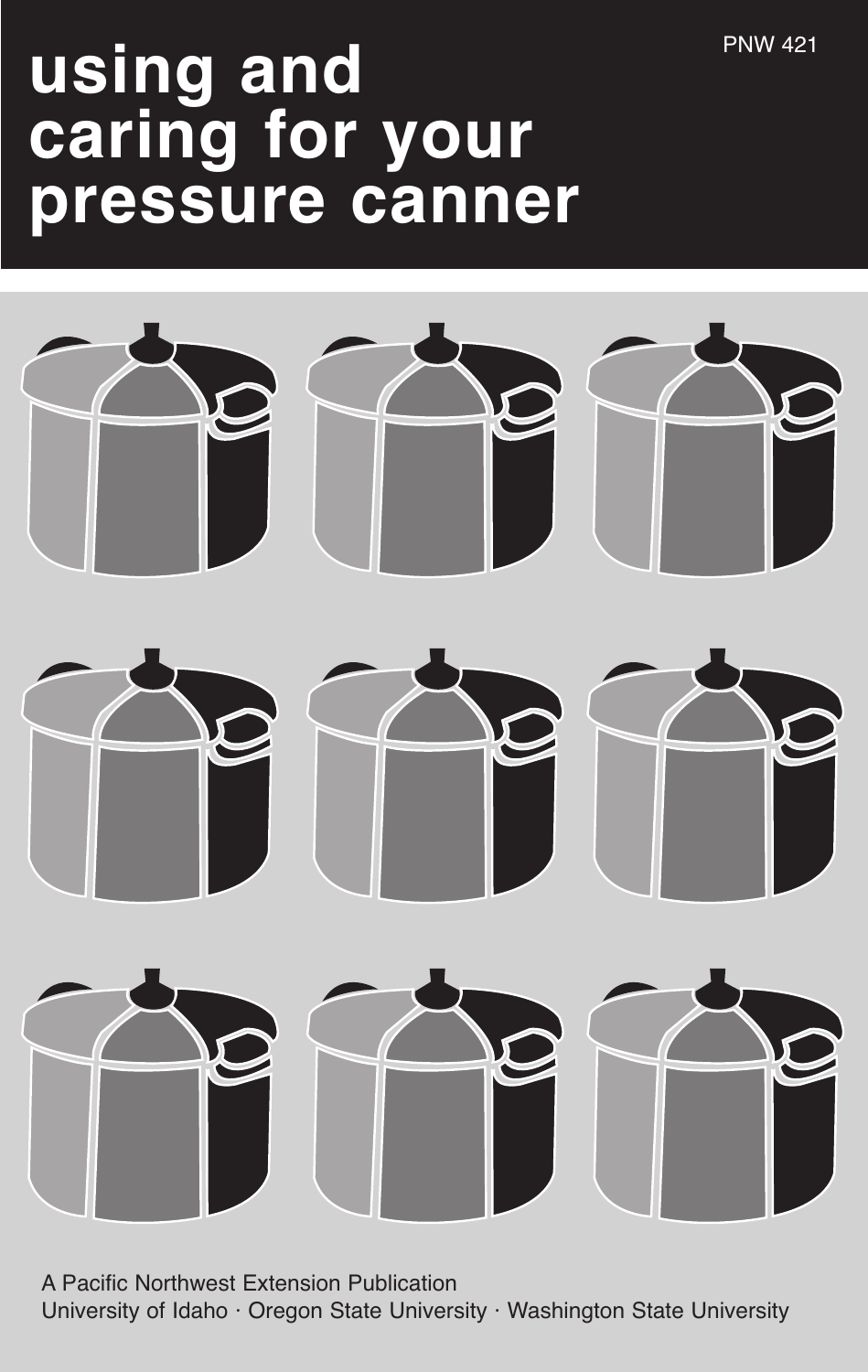## **Contents**

| Petcock, vents, and weights9               |  |
|--------------------------------------------|--|
|                                            |  |
|                                            |  |
| Steps for successful pressure canning9     |  |
| Three serious errors in maintaining proper |  |
|                                            |  |
|                                            |  |
| Dial gauge inspection and accuracy 13      |  |
|                                            |  |
|                                            |  |

Before you buy a new or used pressure canner, check to see that it has all these features:

- · Instruction manual
- Rack for jars
- · Lid that can be locked or clamped down tightly
- · Accurate pressure gauge to register the amount of steam in the canner
- · Vent port that can be opened and closed to exhaust air from the canner
- · Replacement parts available from the company
- · Safety fuse

**The author**—Marilyn A. Swanson, former Extension Food Safety Specialist, University of Idaho

Trade names — To simplify information, trade names have been used. No endorsement of named products is intended nor is criticism implied of similar products not mentioned.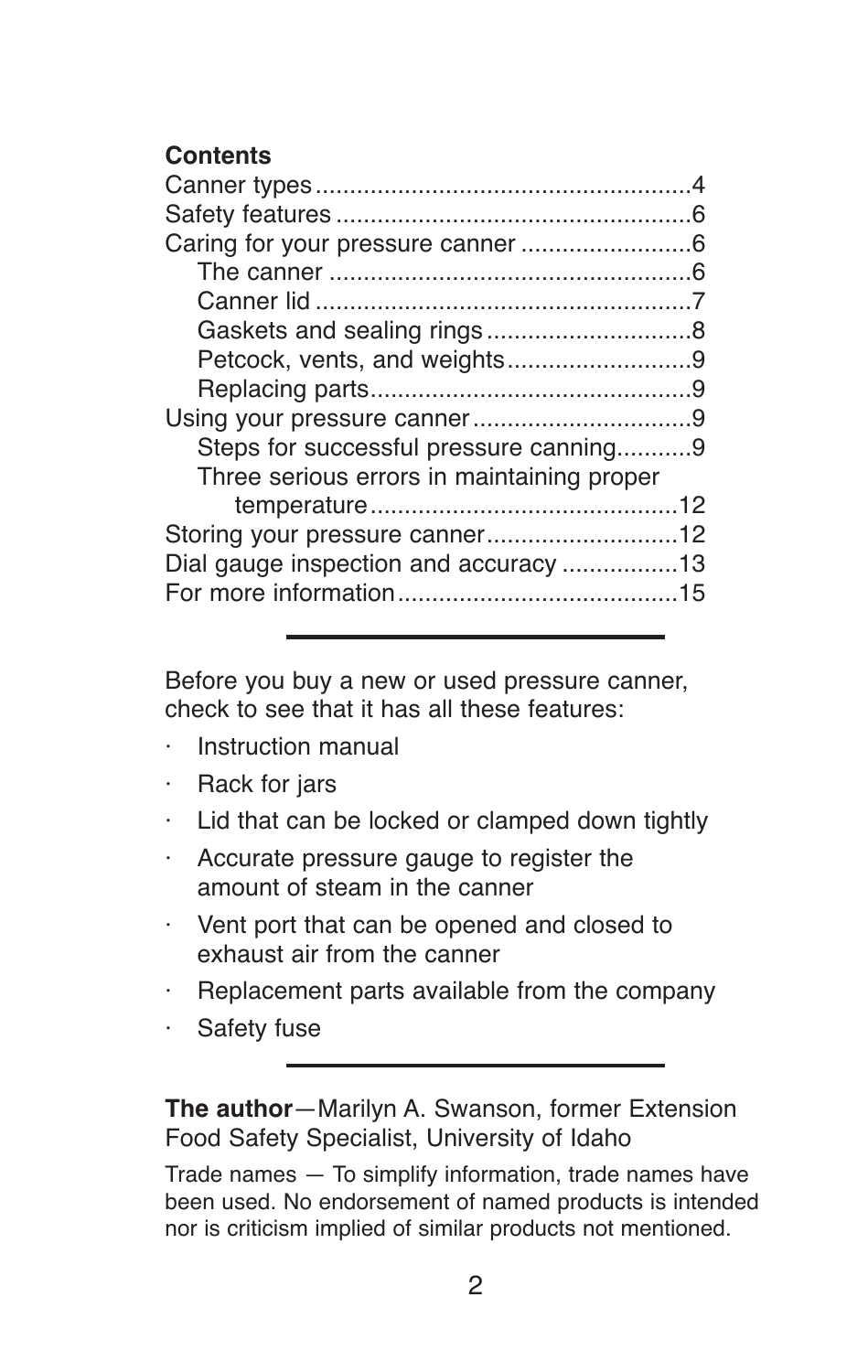# **using and caring for your pressure canner**

Pressure canning is the only recommended method for canning meat, poultry, seafood, and vegetables. Using boiling water canners for these low-acid foods poses a real risk of botulism poisoning.

Botulism is caused by a toxin produced by bacteria called *Clostridium botulinum*. These bacteria are very hard to destroy at boiling-water temperatures (212°F at sea level). At the higher temperatures of a pressure canner, they are easier to destroy. Home pressure canning recommendations are based on processing food at 240°F. All low-acid food should be processed at this temperature.

At sea level, a weighted gauge canner operated at 10 pounds pressure per square inch provides an internal temperature of 240°F. A dial gauge canner operated at sea level, however, must be operated at 10.5 pounds pressure to reach 240°F. We recommend operating dial gauge canners at 11 pounds pressure at sea level because it is easier to monitor this pressure on the gauge. Higher pressures are needed to attain 240°F at altitudes above sea level.

At a temperature of 240°F, the time needed to destroy bacteria in low-acid canned food ranges from 20 to 160 minutes. The exact time depends on the kind of food, the way it is packed into jars, and jar size. The exact times provided in recipes for specific foods have been determined by laboratory research. Be sure to use them!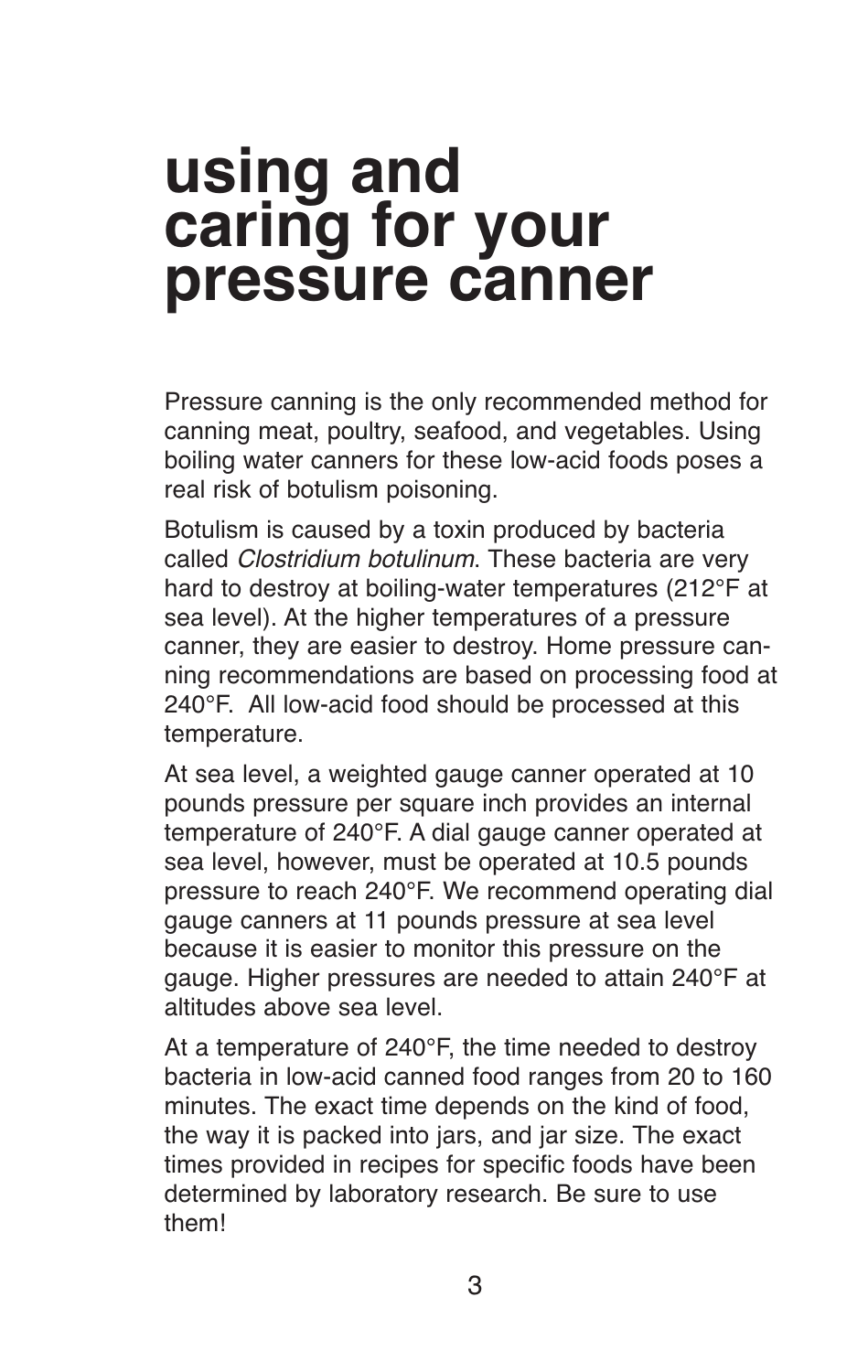# **Canner types**

A pressure canner is a specifically designed metal kettle with a lockable lid used for heat processing low-acid food. Those made before the 1970s were heavy-walled kettles with clamp-on or turn-on lids; they continue to be popular today. Redesigns of pressure canners since the 1970s have resulted in lightweight, thin-walled kettles, mostly with turn-on lids.

All pressure canners have a jar rack, dial or weighted gauge, vent port (steam vent) to be closed with a counterweight or weighted gauge, and a safety fuse (fig. 1); some have an automatic vent/cover lock. Many pressure canners have gaskets or sealing rings made of rubber or a similar material to prevent steam from escaping between the lid and the kettle rim. Others form a tight metal-to-metal seal with the use of clamping mechanisms.



**Fig.1**. **Modern pressure canners have a number of safety features and either dial gauges (rear) or weighted gauges (front).**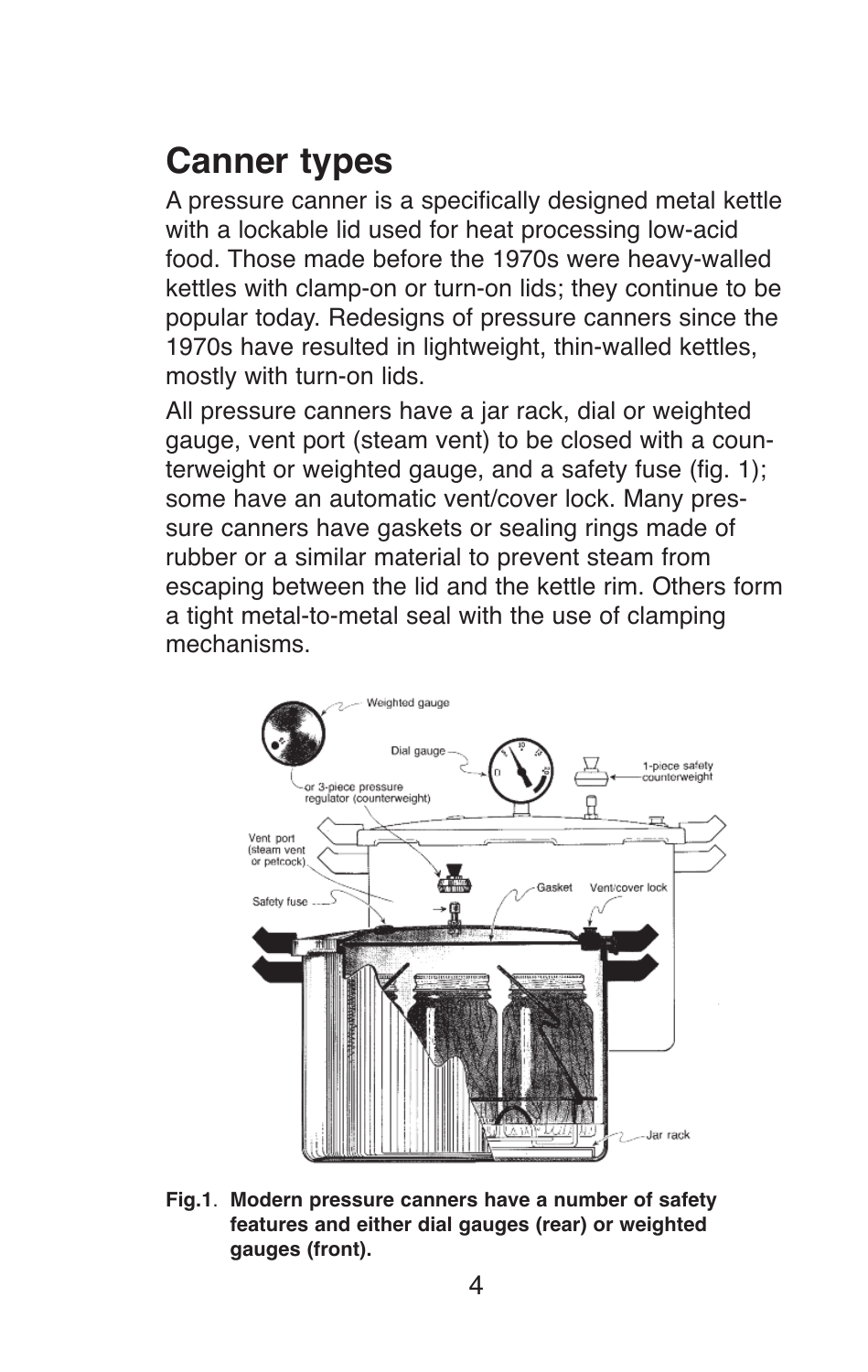Canners with 16- to 23-quart capacity (volume of the kettle) are common and hold seven quart jars for canning. The smallest canner that can be used safely is one that will hold at least four quart jars. Use of pressure saucepans with smaller capacities is not recommended.

The **weighted gauge** is a small round weight or disk that is placed on the vent port to control internal pressure. Weighted-gauge pressure canners exhaust tiny amounts of air and steam each time the gauge rocks or jiggles during processing. They control pressure precisely and need neither constant watching nor checking for accuracy during processing. The sound of the weight rocking or jiggling indicates that the canner is maintaining the recommended pressure.

The single disadvantage of weighted-gauge canners is that they cannot correct precisely for higher altitudes. At altitudes above 1,000 feet, they must be operated at canner pressures of 10 pounds per square inch instead of 5, or 15 pounds per square inch instead of 10.

The **dial gauge** is attached to the cover and has a needle to point to the amount of pressure inside the canner. Remember to have your new dial gauge tested before you use it. Dial gauges also should be checked for accuracy before use each year.

If your dial gauge reads high or low by more than 2 pounds when tested at 11 pounds of pressure, it should be replaced. If the reading is off by less than 2 pounds, follow the recommendation of the person testing your canner (see "Dial Gauge Inspection and Accuracy," page 13).

Low readings cause overprocessing. If a gauge is reading lower than it should, you can make adjustments to avoid overprocessing, but they are not essential to safety. Gauges that read high cause underprocessing and may result in unsafe food. Every pound of pressure is necessary to reach the canner temperature needed for producing safe food. Accurate gauges and adjustments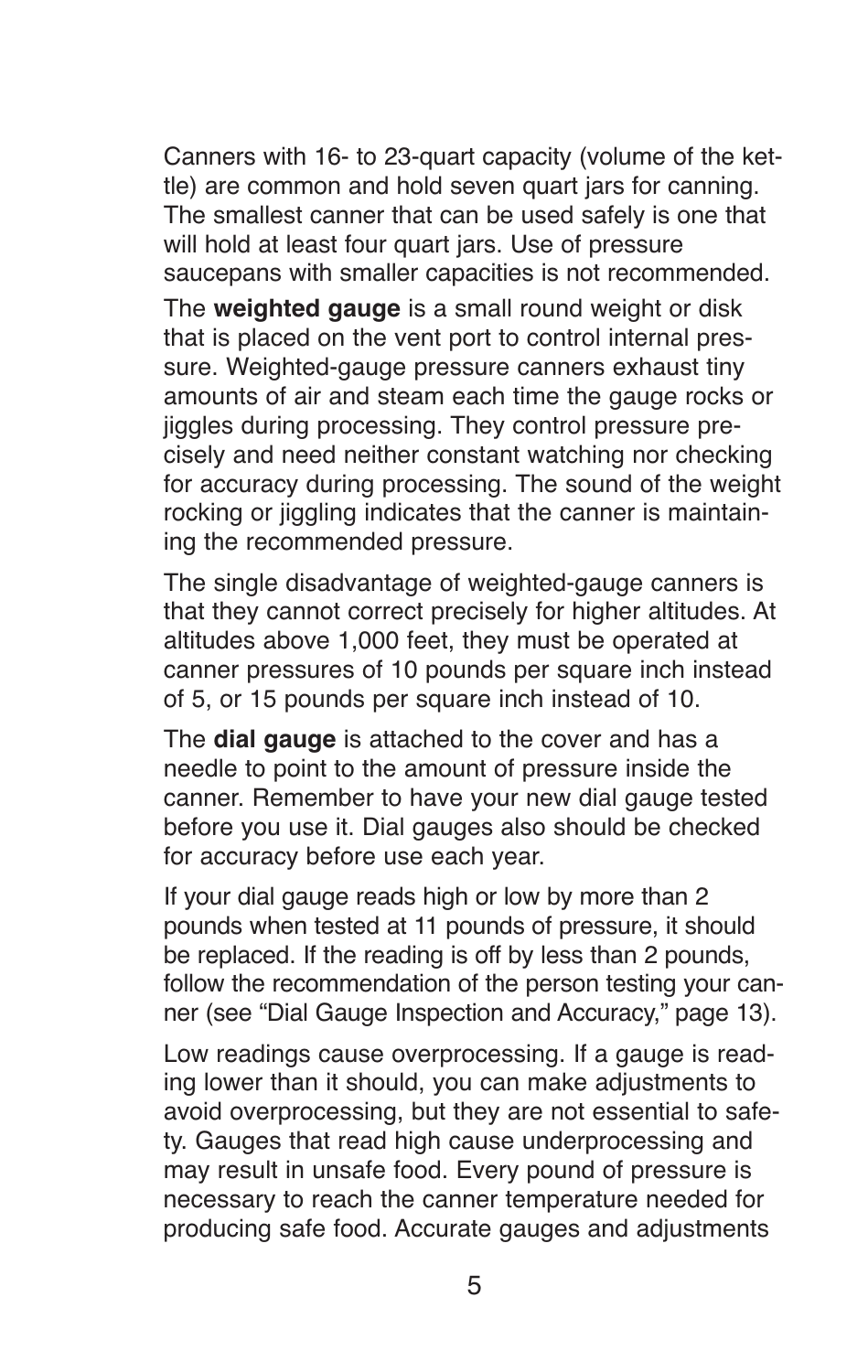are therefore essential when a gauge reads higher than it should. Gauges may be checked at many county extension offices; contact the pressure canner manufacturer for other options.

# **Safety features**

The **vent port** (steam vent) lets air out of the canner and releases steam as needed. On weighted-gauge pressure canners the weight on the vent controls the escape of air or steam. Generally, dial-gauge pressure canners have a petcock attached to the vent. A petcock releases steam and air when open and holds the steam when closed.

The **safety fuse**, **safety plug**, **safety release plug**, or **overpressure plug** is an important safety feature of pressure canners. These are thin metal inserts or rubber plugs designed to release pressure from the canner if the temperature or the pressure becomes dangerously high. Metal alloy plugs melt when the pressure gets too high or the canner boils dry. Composition-type plugs are blown out by excessive pressure. Both can be easily and inexpensively replaced. Do not pick at or scratch plugs when cleaning lids.

The **metal rack** is another safety feature of the pressure canner. The rack keeps jars off the bottom of the canner and prevents jar breakage.

The **Underwriters' Laboratories (UL) sea**l means that your pressure canner has passed certain standardized tests for fire, electric shock, and related causes of accidental injury. When buying a new pressure canner, check for the Underwriters' Laboratories seal.

## **Caring for your pressure canner** *The canner*

Before each use, wash the canner with hot, soapy water then rinse and dry it. Do not use strong alkalis such as sodium hydroxide or lye, scouring powder, or baking soda because they darken and stain aluminum.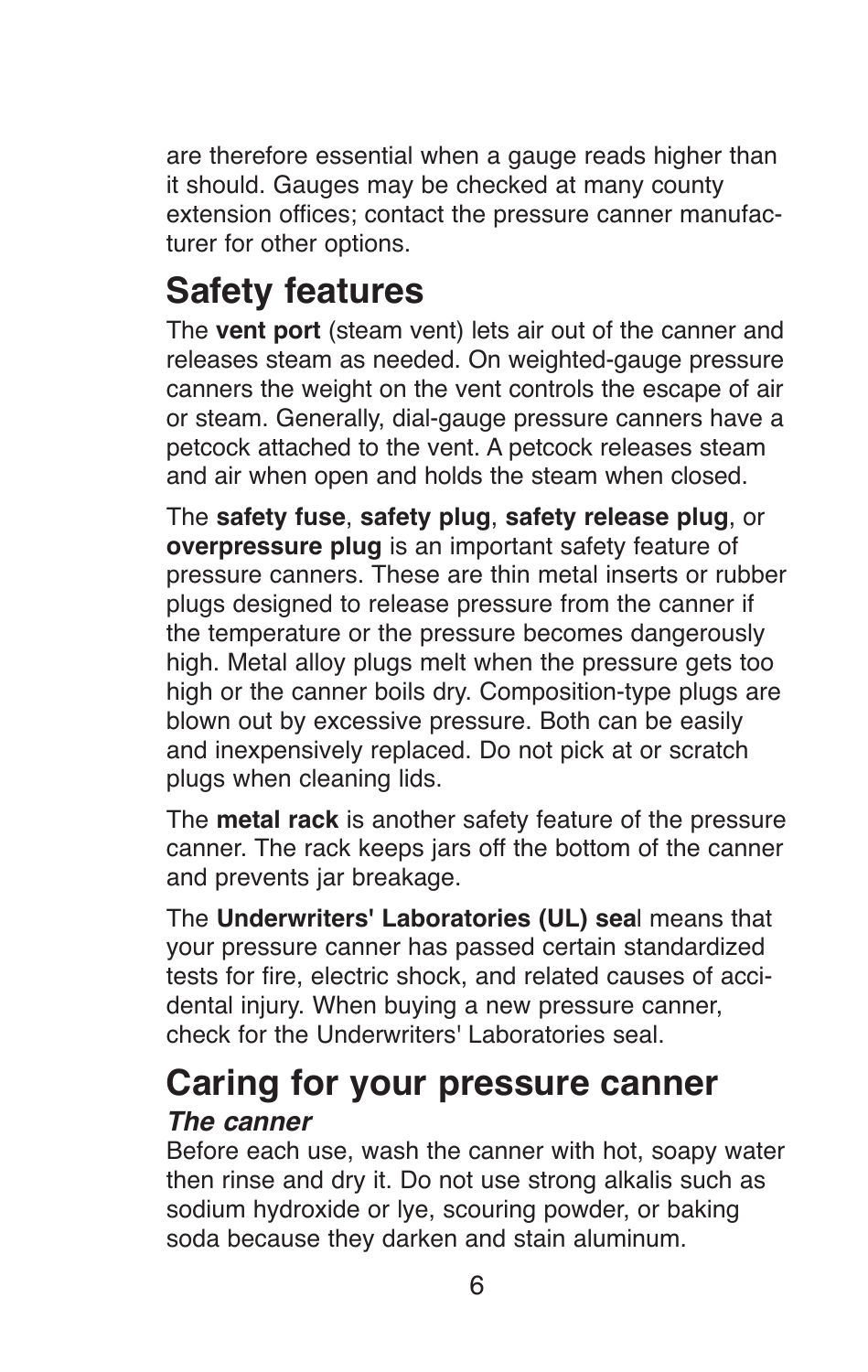Cool an aluminum canner gradually. Sudden changes of temperature may cause the canner to crack or warp.

Never leave water or food in a canner; it may absorb flavors and odors. Also, aluminum is porous and will pit.

After each use, wash the pressure canner with hot, soapy water then rinse and dry it. Use fine steel wool to remove particles from difficult-to-clean areas.

You can remove hard-water stains on aluminum with a solution of water and cream of tartar:

- 1. For each quart of water, mix in 1 tablespoon cream of tartar.
- 2. Pour enough solution into the canner to cover the discoloration. Do not fill the canner more than twothirds full.
- 3. Seal the canner and bring the pressure to 10 pounds.
- 4. Remove the canner from the heat, and let it stand 2 to 3 hours.
- 5. Empty the canner, and scour its surface with fine steel wool. Wash the canner with soapy water then rinse and dry it.

#### *Canner lid*

Thoroughly clean the edges of the lid, and keep it free from food.

Do not immerse the lid of a dial-gauge pressure canner in water. Water can make the gauge rust or corrode.

Do not tip the lid of a dial-gauge canner upside down when it is hot. Moisture may collect in the gauge.

Small steam leaks between the lid and kettle of a canner will not interfere with processing if the correct pressure can be maintained. If there are small leaks, you may need to put extra water into the canner before processing so it will not boil dry.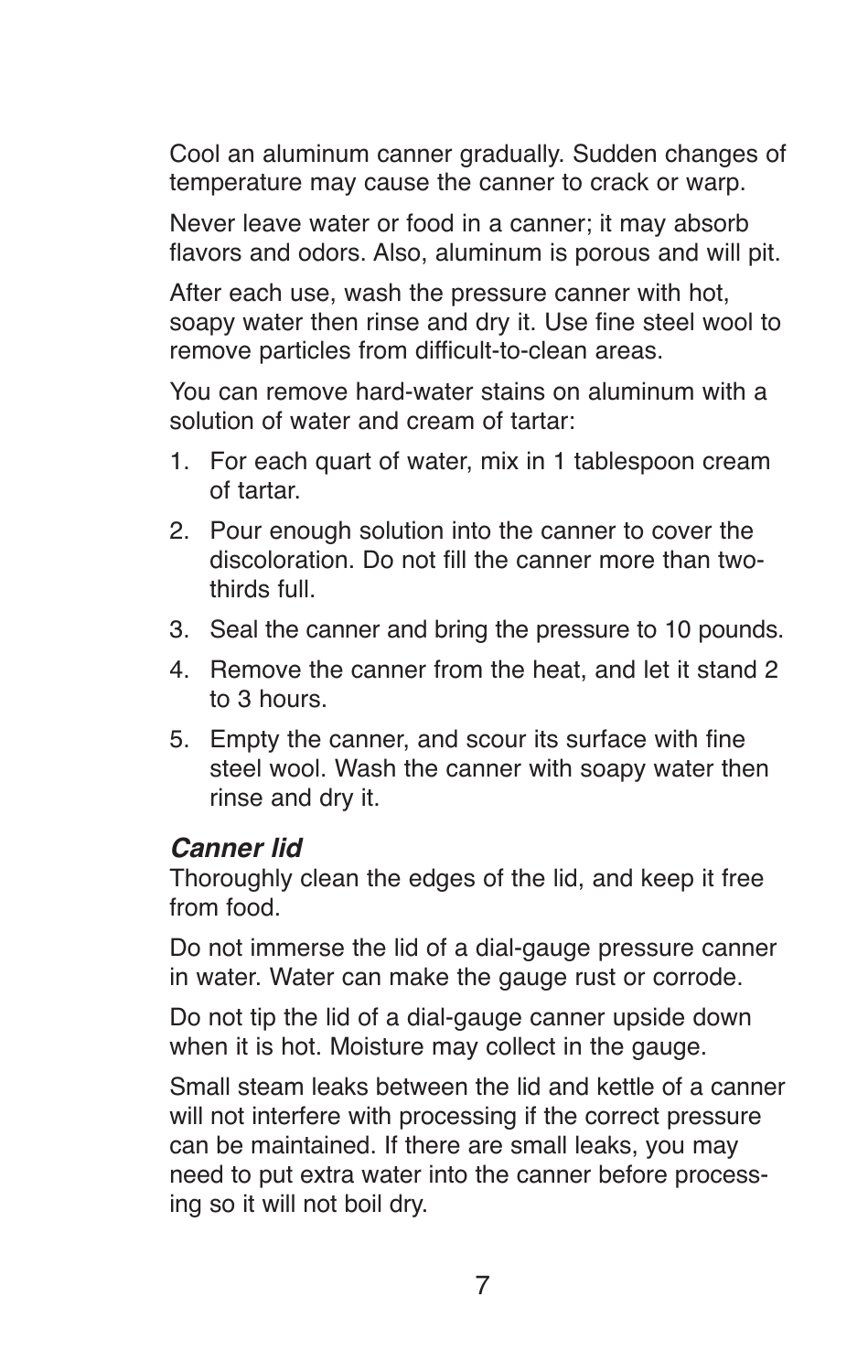If the lid sticks or the canner leaks steam, try rubbing the edges of the lid and kettle with a small amount of cooking oil before sealing. If large amounts of steam escape, check the gasket. A gasket that is worn, stretched, or hardened should be replaced.

### *Gaskets and sealing rings*

Handle canner lid gaskets carefully and clean them according to the manufacturer's directions. Nicked or dried gaskets will allow steam leaks during pressurization of canners.

After each use of the pressure canner, remove the gasket and wash it in warm, sudsy water. Rinse, dry, and replace the gasket in the lid.

Gaskets on older-model canners may require a light coating of vegetable oil once per year. Gaskets on newer-model canners are prelubricated and do not need oiling. Check your canner's instructions if you don't know whether your gasket has been prelubricated.

Some gaskets can be reversed after a period of time to ensure a tighter seal. A gasket that is worn, stretched, or hardened should be replaced with a new one. Inexpensive replacements are available at most local hardware stores or household appliance centers. They can also be ordered from the canner manufacturer.

#### *Petcock, vents, and weights*

Be sure the petcock, vents, and weights are clean. Take off removable petcocks and wash and dry them. Occasionally, soak these parts in vinegar and then wash and dry them. You can further clean the vent port or petcock opening by drawing a string or narrow strip of cloth through it. Be sure to put all parts back together correctly.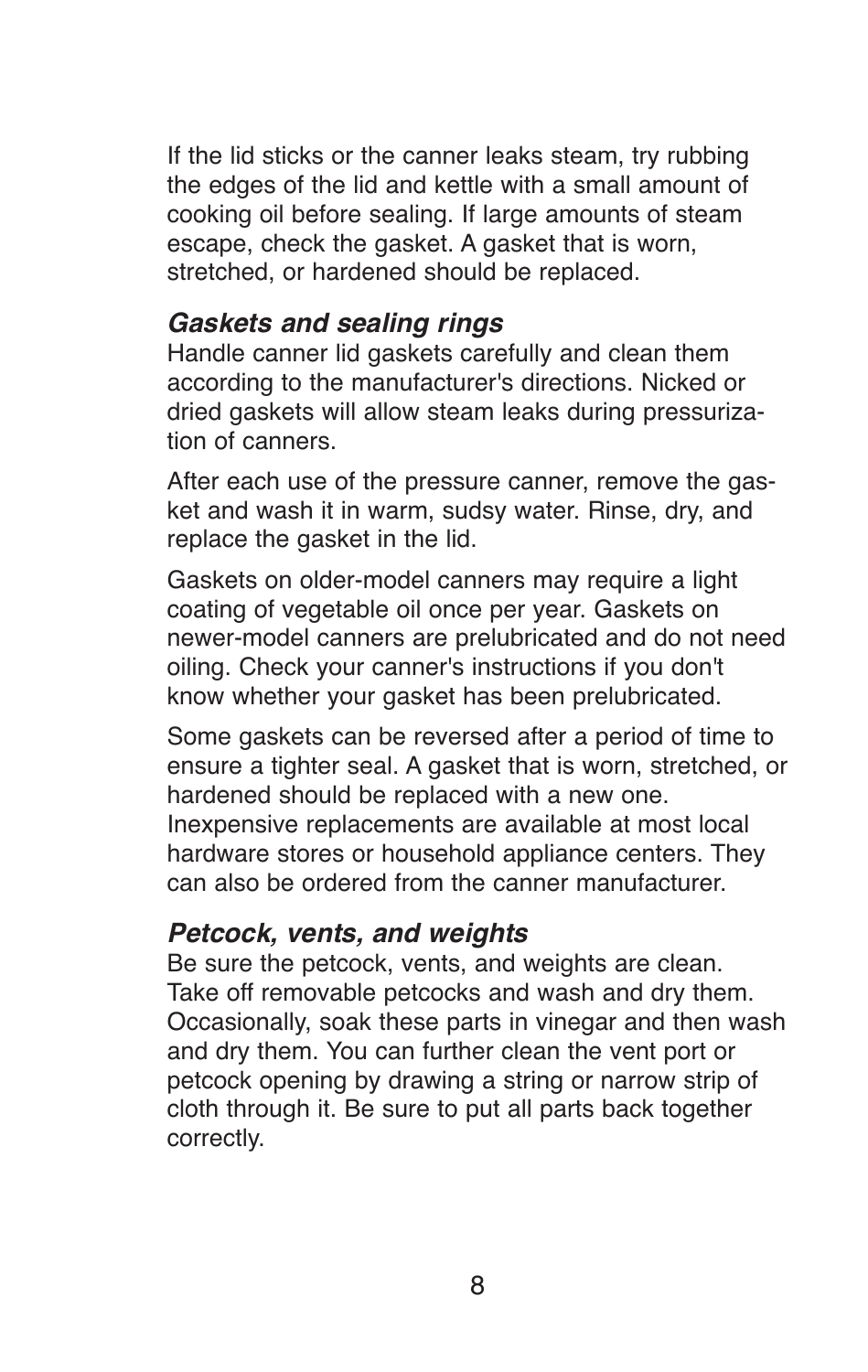## *Replacing parts*

Replacement gauges and other parts for canners are often available at stores offering canning equipment or from canner manufacturers. When ordering parts, give your canner model number and describe the parts needed.

# **Using your pressure canner**

Some stovetops or heat sources may be inappropriate for pressure canning. Both Presto and Mirro pressure cooker/canners are not designed to be used on an outdoor liquid propane burner or on a gas range over 12,000 BTUs because excessive heat will warp the canner bottom. Mirro pressure cooker/canners are not designed to be used on a flat top (glass or ceramic) range because they have concave bottoms. On a flat top range, a large area of the bottom will be out of contact with the heat source, preventing the transfer of heat and the buildup of pressure.

## *Steps for successful pressure canning*

- 1. Put 2 to 3 inches of hot water in the canner (fig 2). When canning fish or other foods with a long processing time, add additional water (a total of 4 to 5 inches) to be certain the canner does not boil dry. Place filled jars on the rack, using a jar lifter. Fasten canner lid securely.
- 2. Leave the weight off the vent port or open the petcock. Heat on high heat until steam flows from the petcock or vent port.
- 3. Maintaining high heat, exhaust steam for 10 minutes and then place the weight on the vent port or close the petcock. The canner will pressurize in the next 3 to 5 minutes.
- 4. Start timing the canning process when the dial gauge indicates the recommended pressure or when the weighted gauge begins to jiggle or rock.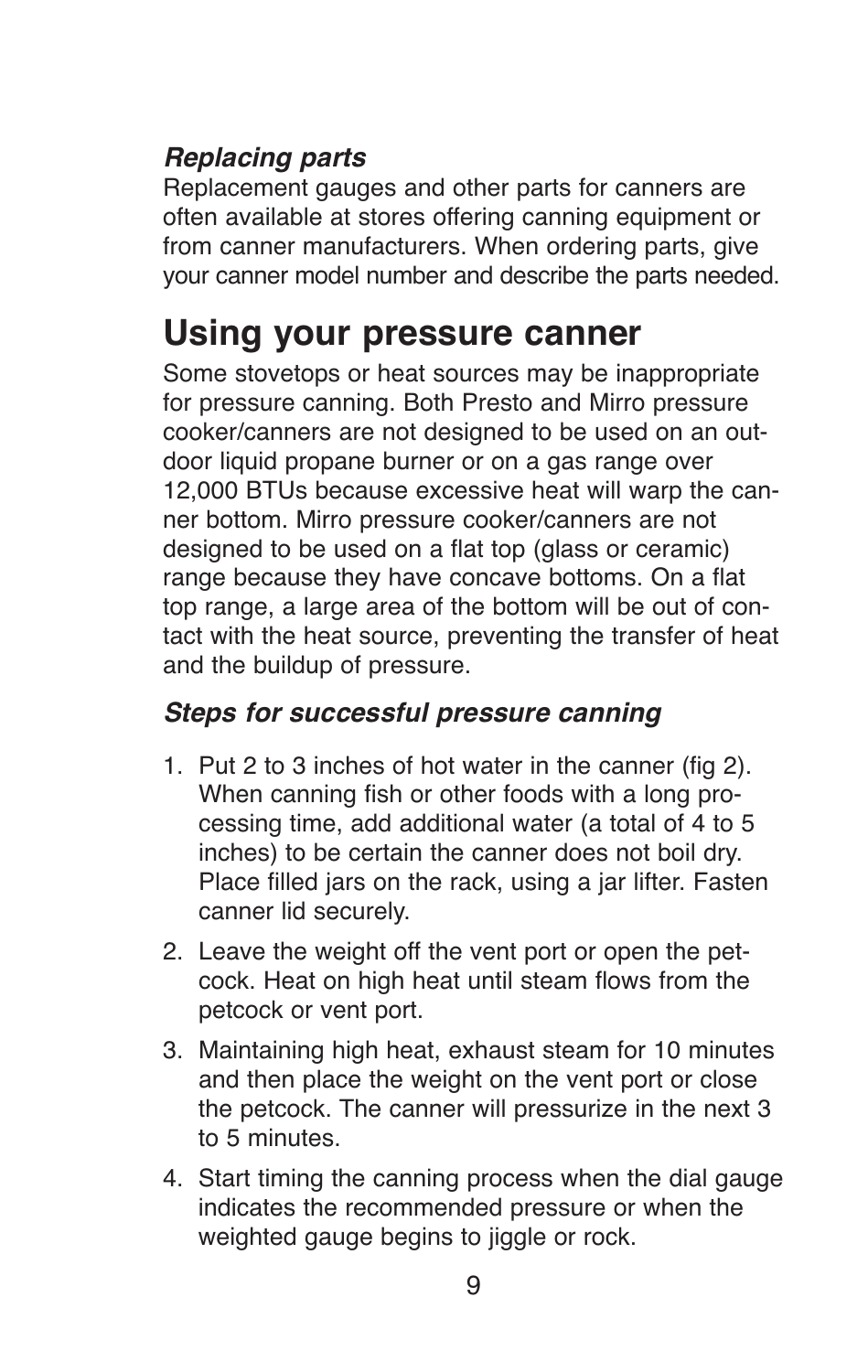

**Fig. 2. Steps for using your pressure canner.**

5. Regulate the heat under the canner to maintain a steady pressure at or slightly above the correct gauge pressure. The correct gauge pressure must be maintained for the entire processing time. If the pressure drops below the target pressure, reset your timer and process for the entire recommended processing time. Quick and large pressure variations during processing may cause jars to lose liquid. Generally, weighted gauges on Mirro canners should jiggle about two or three times per minute. On Presto canners, the weighted gauge should rock slowly throughout the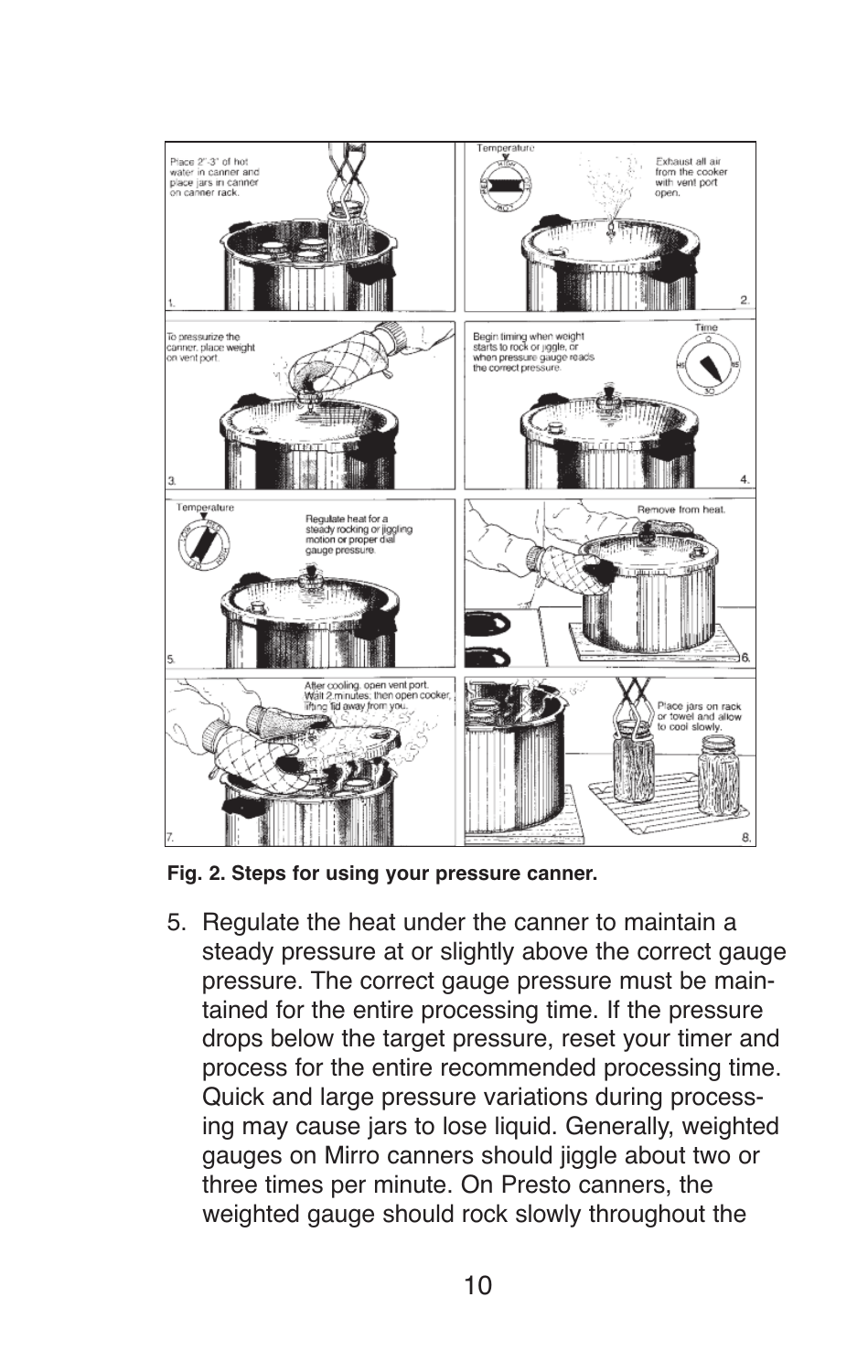process. Always read the manufacturer's instruction sheet for how to check for proper pressure.

6. When the timed process is over, turn off the heat, remove the canner from the heat if possible, and let the canner cool enough to lose pressure. *Do not try to hurry the cooling process*. Forced cooling may result in spoilage. Cooling the canner with cold running water or opening the vent port before the canner is fully depressurized may cause jars to lose liquid and to fail to seal. Forced cooling may also warp the lids of older-model canners, causing steam leaks.

Pressure loss in older canners should be timed. Standard-size heavy-walled canners require about 30 minutes when loaded with pints and 45 minutes when loaded with quarts. Newer thin-walled canners cool more rapidly and have vent locks. These canners are depressurized when their vent lock pistons drop to a normal position.

- 7. After the canner has lost pressure, remove the weight from the vent port or open the petcock. Wait 10 minutes, unfasten the lid, and remove it carefully. Lift the lid away from you so that the steam does not burn your face.
- 8. Remove jars with a lifter, and place them on a towel or cooling rack. Allow the jars to cool undisturbed at room temperature for 12 to 24 hours.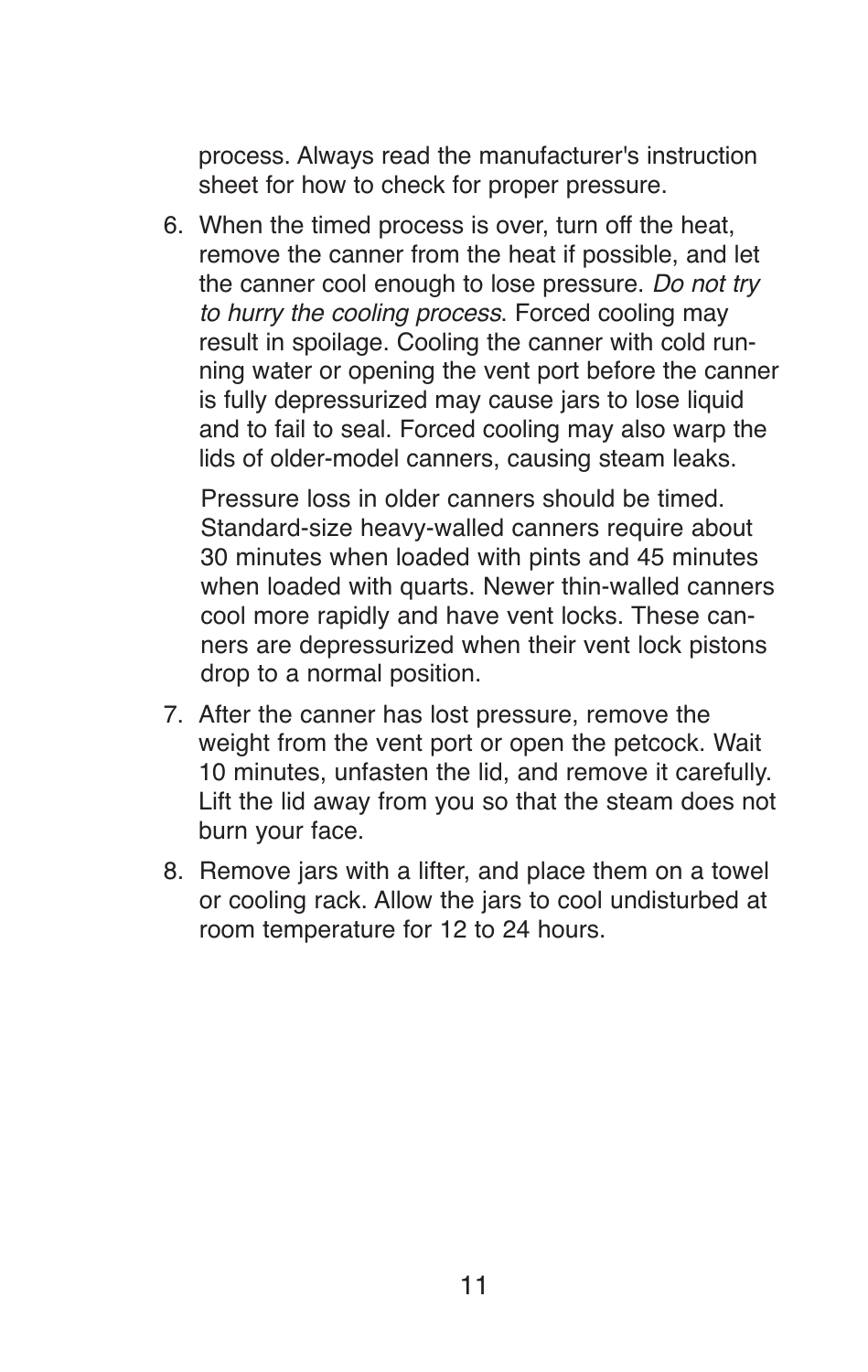## *Three serious errors in maintaining proper temperatures*

1. Internal canner temperatures are lower at higher altitudes and can result in underprocessing. To correct for altitude, operate canners at the increased pressures specified below for altitude ranges above 1,000 feet:

*Weighted-gauge pressure canner* Sea level to 1,000 feet—use 10-pound weight Above 1,000 feet—use 15-pound weight

*Dial-gauge pressure canner*

Sea level to 2,000 feet—11 pounds pressure on dial 2,001-4,000 feet—12 pounds pressure on dial 4,001-6,000 feet—13 pounds pressure on dial 6,001-8,000 feet—14 pounds pressure on dial

- 2. Air trapped in a canner lowers the temperature and results in underprocessing. The highest volume of trapped air occurs in processing raw packed foods in dial-gauge canners. These canners do not vent air during processing. To be safe, vent all types of pressure canners for 10 minutes before pressurizing them.
- 3. Dial gauges can be inaccurate. **Have your dial gauge checked each year before use.**

## **Storing your pressure canner**

Before storing your canner, make sure it is clean and dry. Air should reach the inside of the canner to prevent a stale odor from forming. Put crumpled papers inside the canner. Wrap the lid in paper or place it in a paper bag.

Turn the lid upside down in the canner instead of sealing the canner shut. If storage space is available, place the lid in a paper bag and store it right side up on a shelf.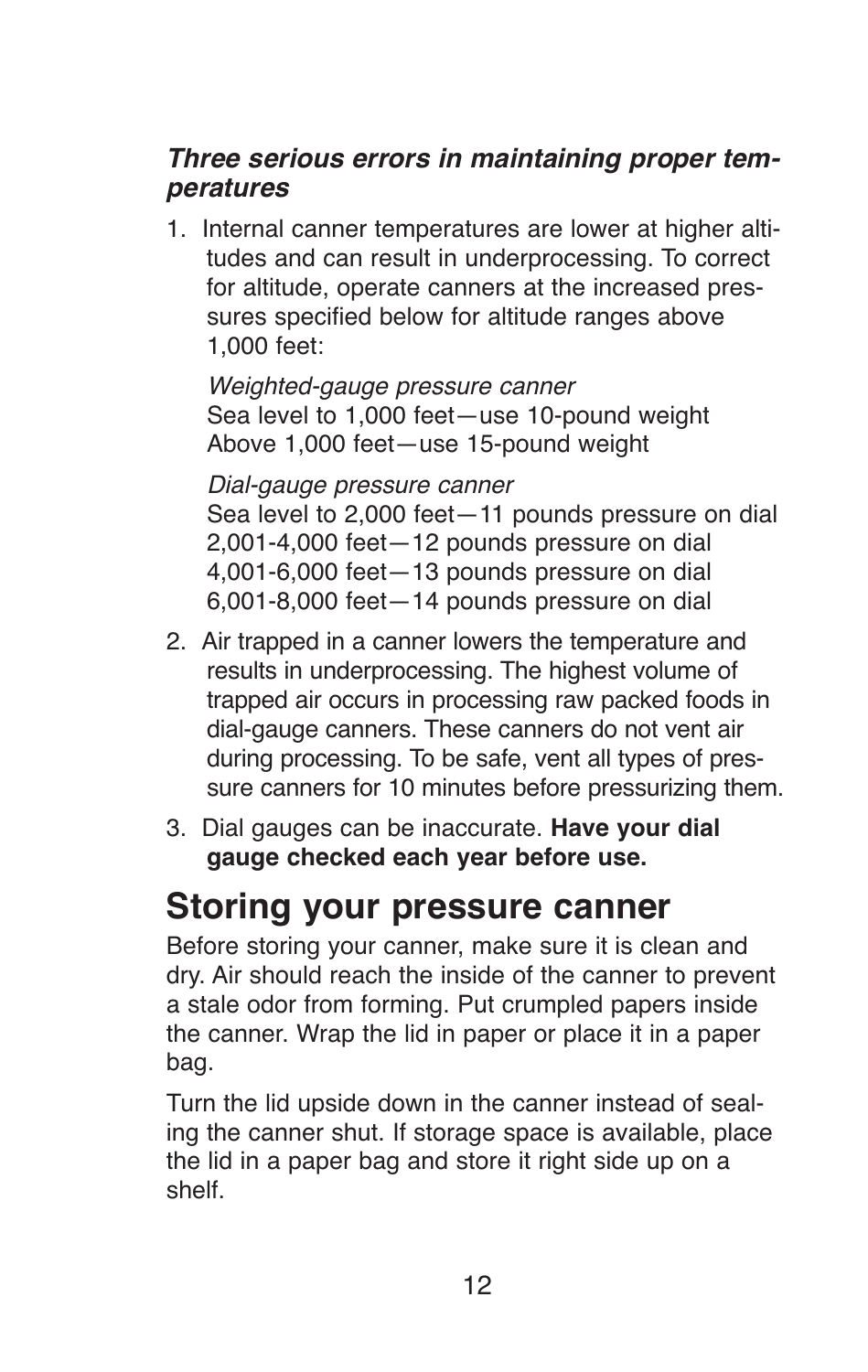## **Dial gauge inspection and accuracy**

This form can be used with a master gauge testing unit *(Not for use with maximum thermometers)*

Dial gauges should be checked for accuracy and overall condition every year prior to the beginning of canning season. If you use your dial gauge canner throughout the year, check it at the same time every year.

| DATE: |  |
|-------|--|
|       |  |

|  | <b>CONDITION OF GAUGE:</b> □ Good □ Rusty □ Broken, cracked |  |  |  |  |
|--|-------------------------------------------------------------|--|--|--|--|
|--|-------------------------------------------------------------|--|--|--|--|

 $\Pi$  Interior moisture  $\Pi$  Cover too scratched to read

Comments:**\_\_\_\_\_\_\_\_\_\_\_\_\_\_\_\_\_\_\_\_\_\_\_\_\_\_\_\_\_\_\_\_\_\_\_\_\_\_\_\_\_\_**

**ACCURACY OF DIAL GAUGE:** *(psi = pounds per square inch)*

When MASTER reads 5 psi, YOUR GAUGE reads psi.

When MASTER reads 11 psi, YOUR GAUGE reads psi.

When MASTER reads 15 psi, YOUR GAUGE reads\_\_\_\_\_psi.

#### **RECOMMENDATION:**

If your gauge reads high or low by two (2) pounds (psi) or less, you may use it with the following compensation: (check one)

 $\Box$  If your gauge reads up to two (2) pounds higher than the master gauge, you must add the amount of difference to the required pressure so you don't underprocess your food.

*For example, if the MASTER gauge reads 11 psi and your gauge reads 12 psi (1 pound higher than the master gauge), process at 12 psi when the instructions say 11 psi, or 13 psi when the instructions say 12 psi, or 7 psi when the instructions say 6 psi, etc.*

 $\Box$  If your gauge reads up to two (2) pounds lower than the master gauge, you may subtract the same amount it differs from the required pressure. (In this case, you may also use the pressure stated in the instructions for added safety.)

*For example, if the MASTER gauge reads 11 psi and your gauge reads 10 psi (1 pound lower than the master gauge), you may process at 10 psi when the instructions say 11 psi, or 11 psi when the instructions say 12 psi, or 5 psi when the instructions say 6 psi, etc.*

If your gauge reads high or low by more than two (2) pounds, replace.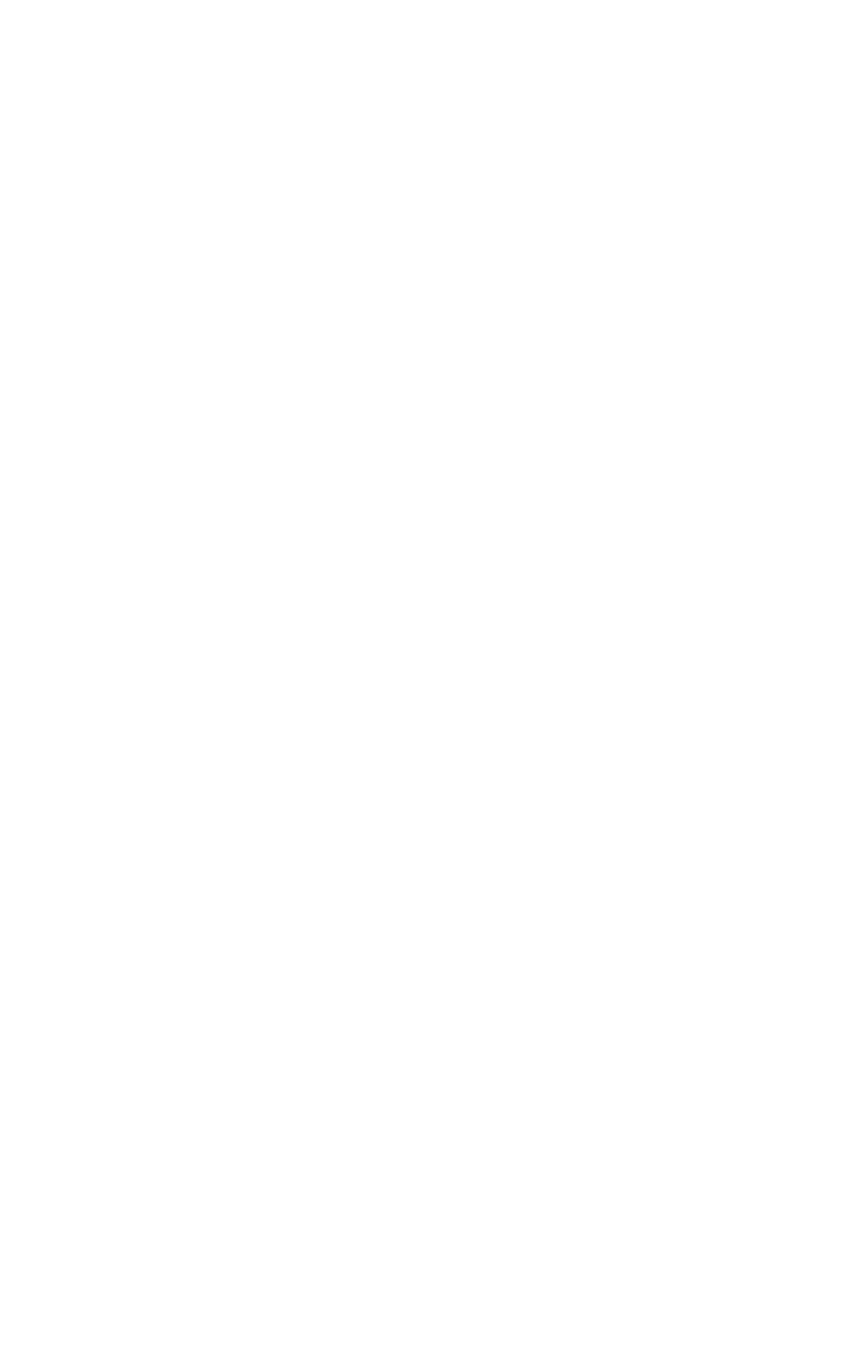## *For more information*

Instructions for pressure canning specific foods are available in the following Pacific Northwest extension publications, available through extension offices of the University of Idaho, Oregon State University, and Washington State University:

PNW 172, Canning Vegetables PNW 194, Canning Seafood PNW 300, Canning Tomatoes and Tomato Products PNW 361, Canning Meat, Poultry, and Game PNW 450, Home Canning Smoked Fish

Complete listings of current PNW publications can be found on the following web sites:

http://pubs.wsu.edu/ http://extension.oregonstate.edu/catalog/ http://www.cals.uidaho.edu/edcomm/catalog.asp